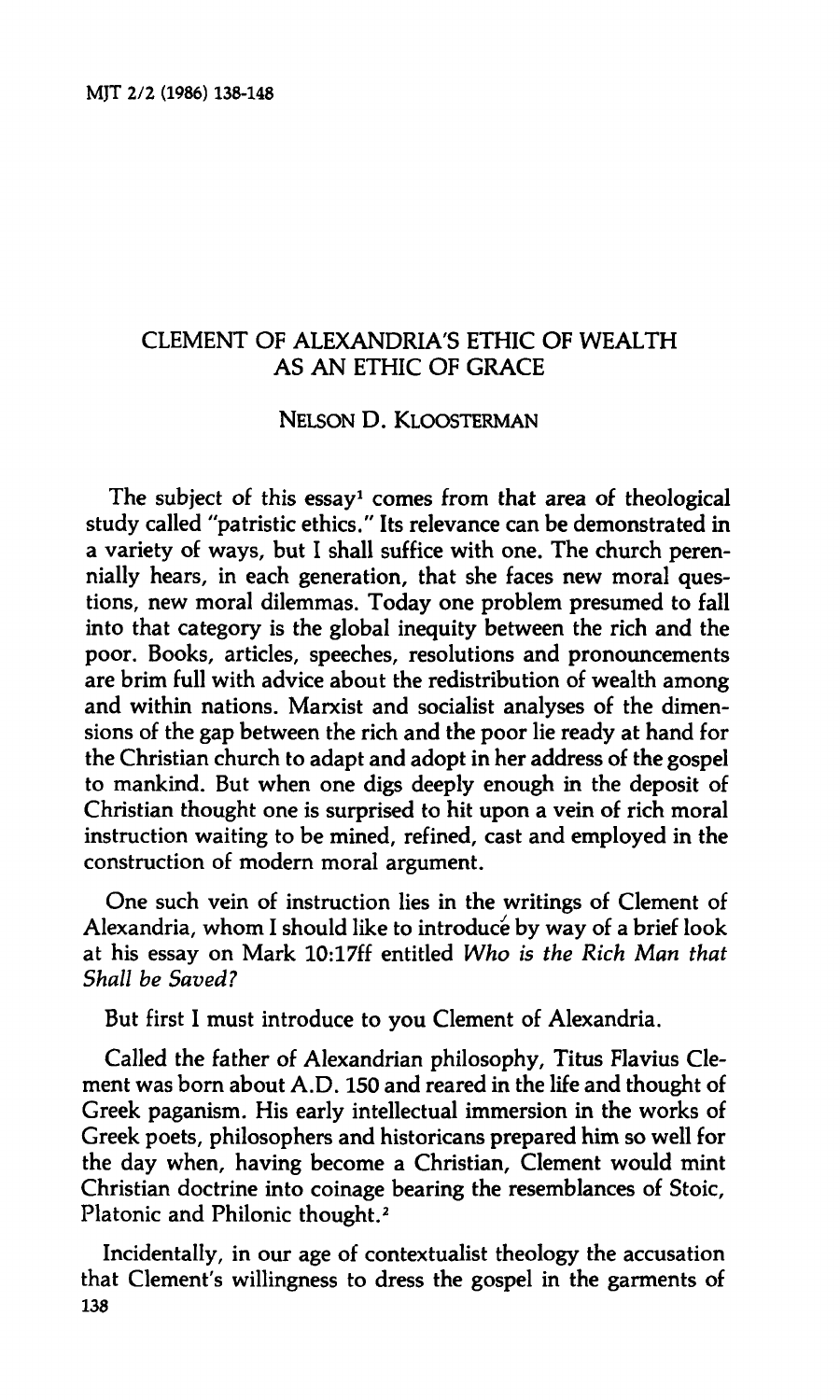**contemporary culture was his Achilles heel bristles with irony. In our generation when men seek to undress the Christian gospel of its supposed "western" attire, to then re-dress it in garments woven of modern socio-political rhetoric, one might expect Clement of Alex**andria rather to be canonized than vilified. But the charge is un**founded, since resemblance of thought is not identity of conviction.** 

**To know this Clement is to know a child of God whose soul was transformed by the Lord Jesus, whose heart throbbed with the desire for the transforming grace to shape life in his own Greek pagan society.** 

**To know this Clement, one must know his city. Alexandria was successively the capital of Hellenistic, Roman and Christian Egypt, a commercial port and wealthy banking center which served also as the intellectual metropolis of the Greek world.<sup>3</sup> There, in the thought of the Alexandrian church fathers, Athens and Jerusalem met. This city which more than a century before had produced the Septuagint, had embraced the Philo who would initiate the intellectual defense of the Christian gospel, and hosted a world-famous library was the cradle of Clementine theology and, for our purposes in this essay, Clementine ethics.** 

**One meets this Clement most intimately in his writings. In his**  *Protrepticus* **we meet Clement the evangelist. With this very early piece of missionary propagandist literature Clement urged his readers to abandon the futile mystery cults, to embrace the religion of the Divine Logos for salvation and immortality.** 

**We meet Clement the catechist in his** *Paedagogus,* **where those who have turned from paganism to the gospel are further instructed in morals and manners. Anyone concerned with the history and content of Christian ethics overlooks this work to his severe impoverishment. Where else do we find, for example, such explicit instruction so true to experience as these words about clothes and equipment appropriate for sleep:** 

> **Magnificence of bed-clothes, gold-embroidered carpets, and smooth carpets worked with gold, and long fine robes of purple, and costly fleecy cloaks, and manufactured rugs of purple, and mantles of thick pile, and couches softer than sleep, are to be banished. For, besides the reproach of voluptuousness, sleeping on downy feathers is injurious, when our bodies fall down as into a yawning hollow, on account of the softness of the bedding.**

**For they are not convenient for sleepers turning in them,** 

**I**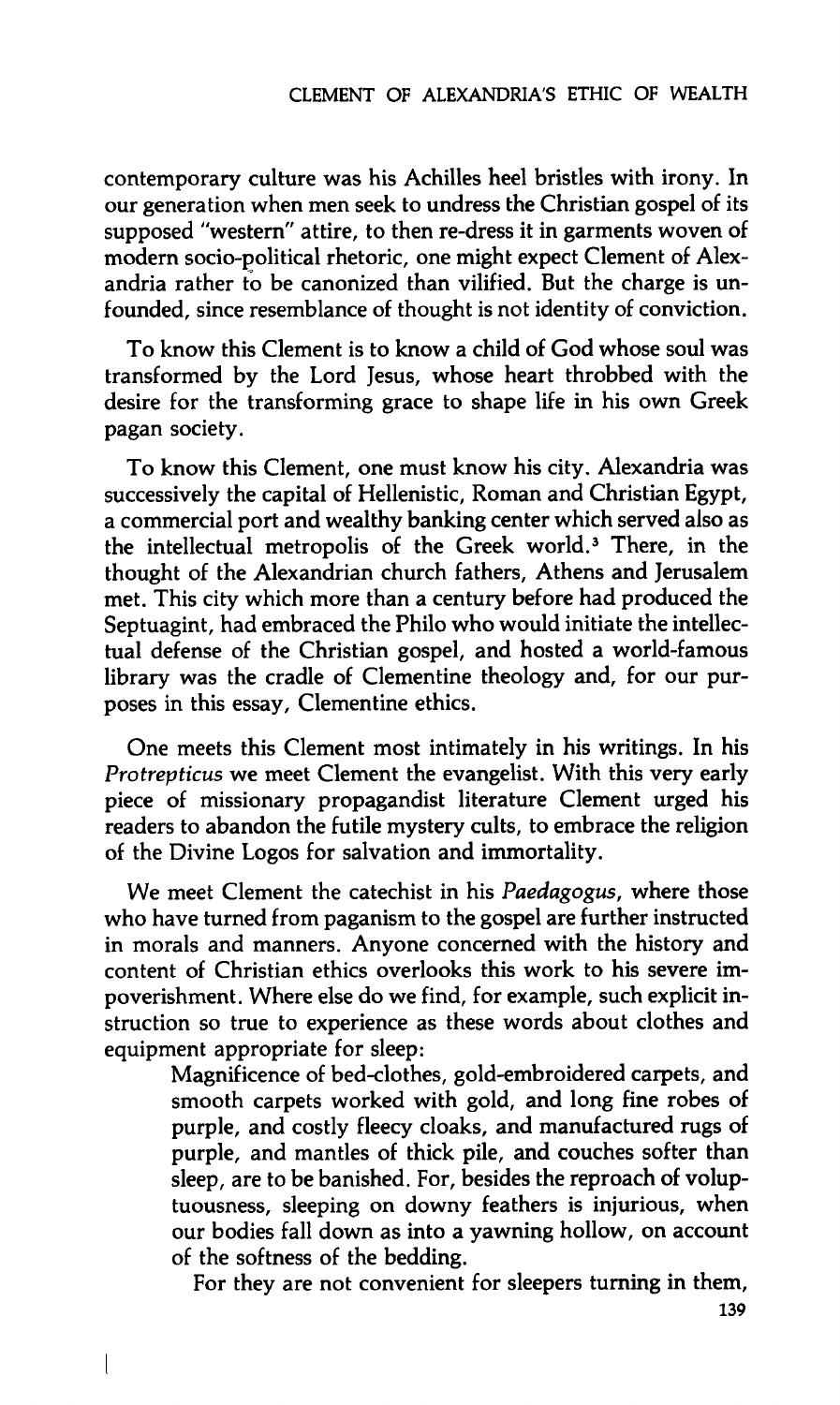**on account of the bed rising into a hill on either side of the body. Nor are they suitable for the digestion of food ... . But stretching one's self on even couches, affording a kind of natural gymnasium for sleep, contributes to the digestion of the food ... . But let not the couch be elaborate, and let it have smooth feet; for elaborate turnings form occasionally paths for creeping things which twine themselves about the incisions of the work, and do not slip off.<sup>4</sup>**

**Permit this final reference to the wisdom of Clement concerning male grooming:** 

> **About the hair, the following seems right. Let the head of men be shaven, unless it has curly hair. But let the chin have the hair. But let not twisted locks hang far down from the head, gliding into womanish ringlets ... . The shaving of the chin to the skin is reprehensible, approaching to plucking out the hair and smoothing ... .**

> **But additions of other people's hair are entirely to be rejected and it is a most sacrilegious thing for spurious hair to shade the head, covering the skull with dead locks ... . neither is the hair to be dyed, nor grey hair to have its colour changed ... . For sometimes, when [the young] have been behaving shamefully, the appearance of hoary hairs, arriving like an instructor, has changed them to sobriety, and paralyzed juvenile lust with the splendour of the sight.<sup>5</sup>**

**Other topics on which Clement favored the Christian world with his moral judgment include painting the face, amusements and the public games, going to church, kissing, and "why we are to use the bath."** 

**We can and need only mention the final member of Clement's remarkable trilogy, his well-known treatise** *The Stromata* **(or**  *Miscellanies),* **where we meet Clement the dogmatician. Consisting originally of eight books of which seven remain, this work is an early attempt at constructing a distinctly Christian philosophy or world-and-life view.** 

**Before turning to the real subject of our essay, we must inject this observation: someone has neatly dubbed this trilogy of writings Clement's apologetics, ethics and dogmatics.<sup>6</sup> If that description is accurate, then it is worth noting that this (theological) trilogy is remarkable for its Christocentricity. If the** *Protreptikus* **displays the Logos, the Word, the Son of God who converts men from the superstitious corruptions of paganism to faith, the** *Paidagogus*  **presents to us the Logos who trains, instructs and disciplines the 140**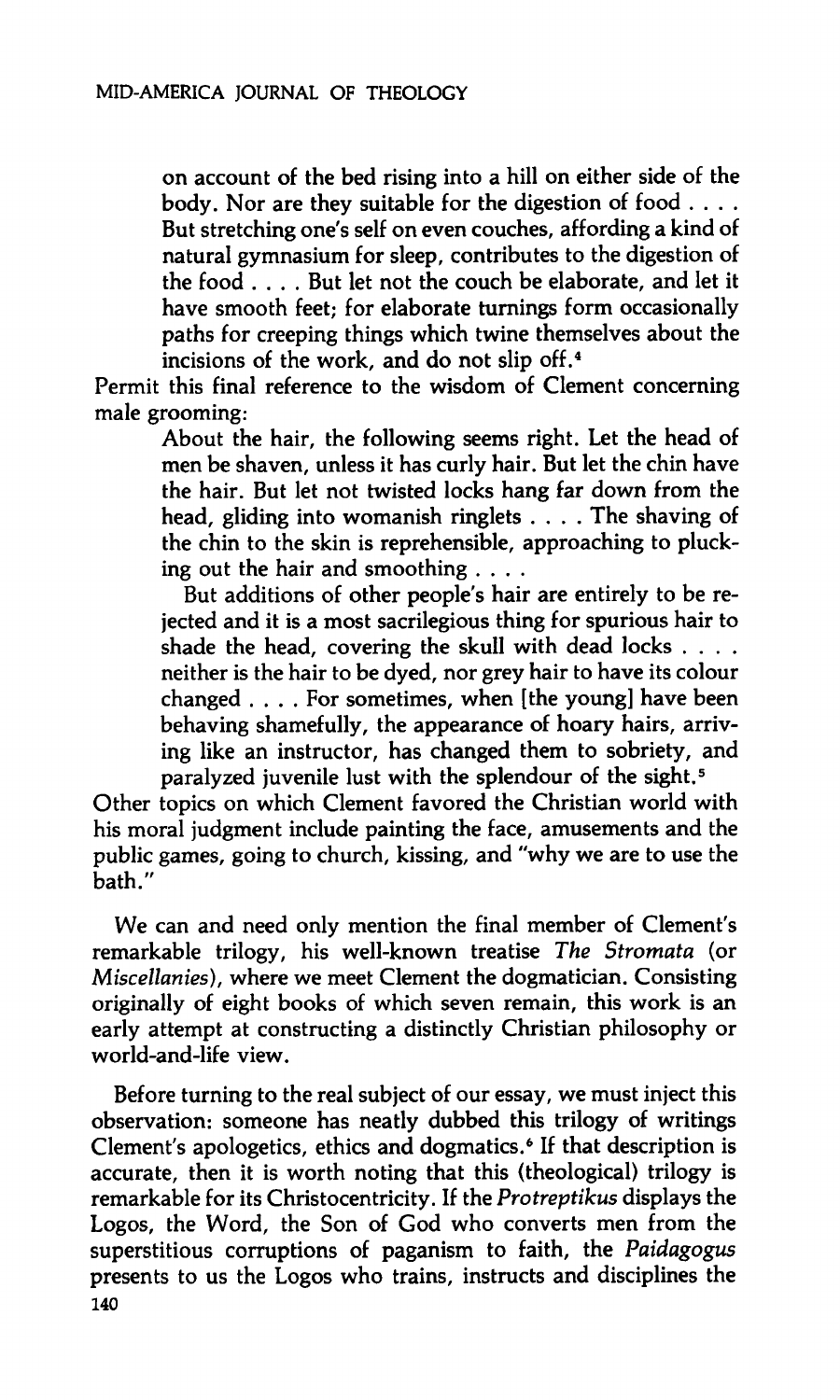**converted in Christian morality, whereas** *The Strornata* **conveys the divine Logos who leads us to that higher knowledge of the things of God reserved for those devoted to spiritual and moral culture.<sup>7</sup>**

**After that brief introduction, we proceed to our point of interest, our single tourist stop on this short excursion into patristic ethics. It is Clement's essay entitled** *Who is The Rich Man That Shall Be Saved? (tis ho soodzomenos plousios?)* **Little is known about the origin of this treatise, though praise for its timeless moral wisdom has echoed through the centuries. More than one hundred years ago Philip Schaff characterized the piece as "an excellent commentary on the words of the Lord in Mark 10:17sqq. A most practical topic for a rich city like Alexandria, or any other city and age, especially our own, . . . ."<sup>8</sup>**

**If it was most practical for a rich city like Alexandria, what interest might it hold for a rich republic like ours? In an age of hunger, when publishers become rich on titles pregnant with accusations about the wealthy, can the words "rich" and "Christian" really describe the same person? Is not a "rich Christian" a contradiction in terms, the resolution of which can lie only in the choice for one and against the other?<sup>9</sup> As a matter of fact, we would contend that as an antidote to modern guilt-inducing rhetoric about wealth, Clement's commentary on Christ's words to the rich young man embodies the rhetoric of grace, the only sound and serious foundation for a Christian, biblical ethic of property and wealth.** 

**Clement's rhetoric of grace proclaimed God as the Creator, Giver and Maintainer of wealth. Because the earth and its produce belong to him, stewardship of wealth, not renunciation of property is required. We might add, with more than a touch of anachronism, that stewardship is not determined by the maxims of statist redistribution, but by God's commandments. The God-ordained user of wealth is the one to whom the Lord has given it in his providence. Not the individual, especially not the state, but the Lord owns the cattle on the thousand hills, the means of production and the profitable returns on capital investments, and by the eighth commandment he makes each one personally responsible to him for the use of his gifts.** 

**Because Clement saw the God of Scripture as the omnipotent, sovereign Owner who graciously bestows wealth, he understood the problem of sin and wealth not in terms of** *identity* **but of** *utility.*  **That is, riches are not evil in themselves, but where sin exists it is** 

 $\mathfrak t$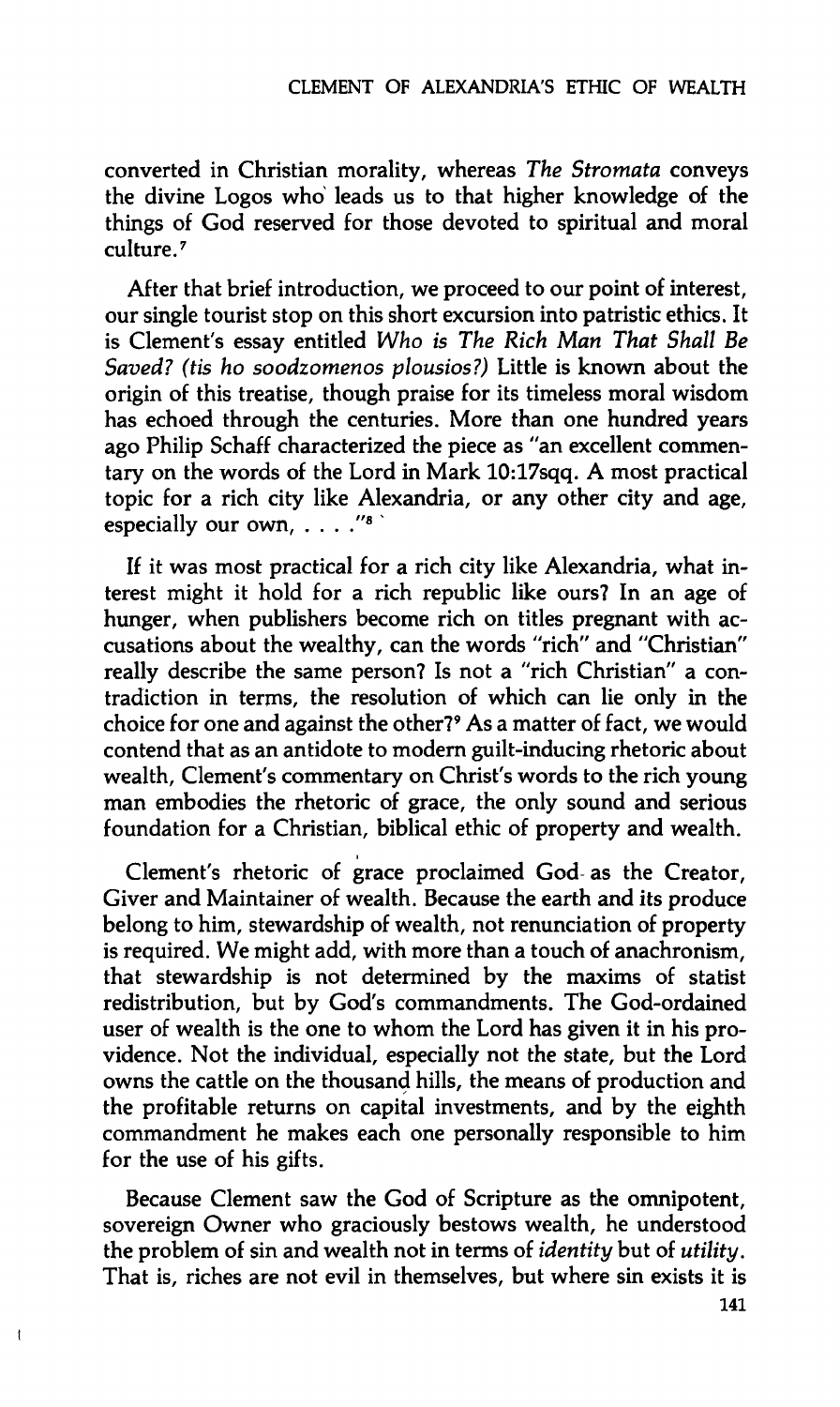**manifested in the use of wealth. Possessions are spoiled not by the hand of God their maker, but by the hand of man their renter.** 

**Riches, then, which benefit also our neighbours, are not to be thrown away. For they are possessions, inasmuch as they are possessed, and goods, inasmuch as they are useful and provided by God for the use of men; and they lie to our hand, and are put under our power, as material and instruments which are for good use to those who know the instrument. If you use it skillfully, it is skillful; if you are deficient in skill, it is affected by your want of skill, being itself destitute of blame. Such an instrument is wealth ... . That then which of itself has neither good nor evil, being blameless, ought not to be blamed; but that which has the power of using it well and ill, by reason of its possessing voluntary choice ... . So let no man destroy wealth, rather than the passions of the soul, which are incompatible with the better use of wealth. So that, becoming virtuous and good, he may be able to make a good use of these riches. The renunciation, then, and selling of all possessions is to be understood as spoken of the passions of the soul.<sup>10</sup>**

**Wealth then is a neutral tool; things are indifferent, adiaphora. What is important is the righteous use of such a tool. Rather than prescribing voluntary poverty, our Lord urges a disposition free**  from damaging passions, greed, envy and covetousness. **Covetousness is essentially a violation of grace, for it turns the heart against the divinely ordained distribution of wealth among men. The tenth commandment forbids not the desire for something itself, but the desire for something which the Lord has not chosen to give me or has chosen to give someone else. Here then we see how the Law of God, forbidding covetousness, far from opposing his grace, rather serves grace.** 

**This explanation of Christ's words to the rich young man is supported by other sayings of Jesus found elsewhere in the gospels. Jesus urged his disciples to "make friends for yourselves by unrighteous mammon, that when you fail, they may receive you into everlasting habitations" (Luke 16:9). Moreover, says Clement,** 

> **how could one give food to the hungry, and drink to the thirsty, clothe the naked, and shelter the houseless, for not doing which He threatens with fire and the outer darkness, if each man first divested himself of all these things? Nay, He bids Zaccheus and Matthew, the rich tax-gather[er]s, entertain Him hospitably. And He does not bid them part with**  their property . . . .<sup>11</sup>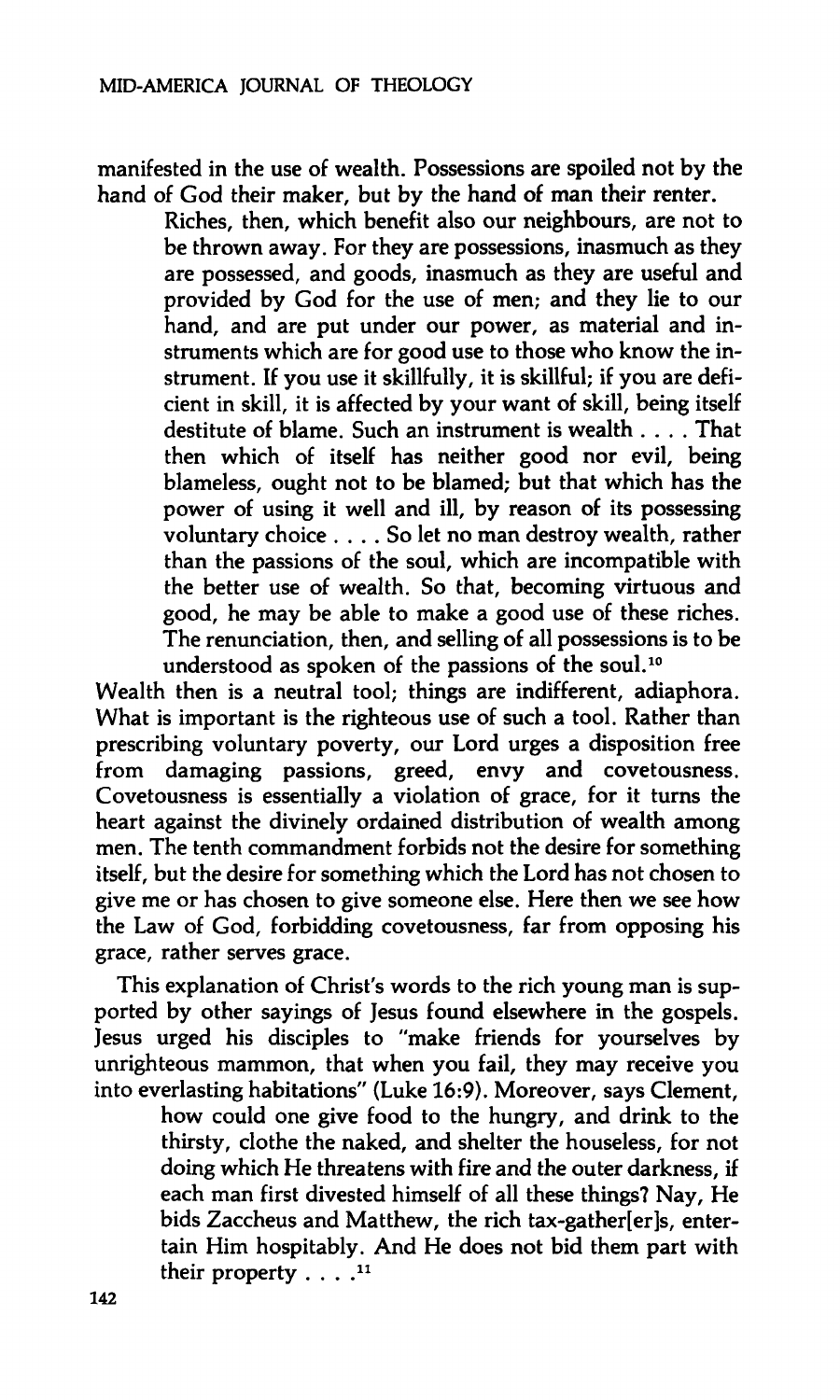**Far from negating property and the private ownership of property by his followers, Christ rather redirected property's uses and he himself was ministered unto by the rich.** 

**Clement's explanation of Christ's words have been described by the German theologian Martin Hengel, in his book** *Property and Riches in the Early Church,* **as a typically Stoic way of putting things, an unsuccessful attempt to cut a path between radical property-renouncing asceticism and all-out justification of riches. Christ's words are allegedly redirected when what is to be renounced is not property, but** *the wrong desire* **for property. Christ's teaching is presumably robbed of its moral force when its focus is shifted from** *external things* **to** *internal disposition.* **Nevertheless, Hengel does give Clement high marks for his emphasis, supposedly uncharacteristic of patristic ethics, on "the absolute religious and social obligations which go with property. Property is the gift of God and in all cases is there to meet the needs of others."<sup>12</sup> In fact, Hengel pays Clement what in today's world of theological etiquette is a heady compliment: ". . . this short, sermon-like writing marks a revolution in the spiritual and sociological situation of the church."<sup>13</sup> Judged in terms of his own time and culture Clement's ethic of wealth forged a synthesis in which, according to Hengel,** 

> **the generally expressed radical and rigorist criticism of property was toned down and made more inward, though the possibility of completely renouncing possessions remained open. Riches were judged critically, but were no longer ruled out in principle; stress was laid, rather, on strict obligations to the community and the right use of them. Inner freedom in the detachment of faith had to prove itself in generosity and the renunciation of avarice and luxury.<sup>14</sup>**

**But in our opinion Hengel's analysis ignores the truly biblical root of Clement's explanation. It is not Stoical but Scriptural to say as Paul did to Timothy: "But those who** *desire to be rich* **fall into temptation and a snare, and into many foolish and harmful lusts which drown men in destrucion and perdition. For the** *love of money* **is a root of all kinds of evil, for which some have strayed from the faith in their greediness, and pierced themselves through with many sorrows" (I Timothy 6:9-10). Earlier in this letter Timothy had been reminded that things in themselves are good: "For every creature of God is good, and nothing is to be refused if it is received with thanksgiving; for it is sanctified by the word of God and prayer" (I Timothy 4:4-5). To sanctify wealth "by the**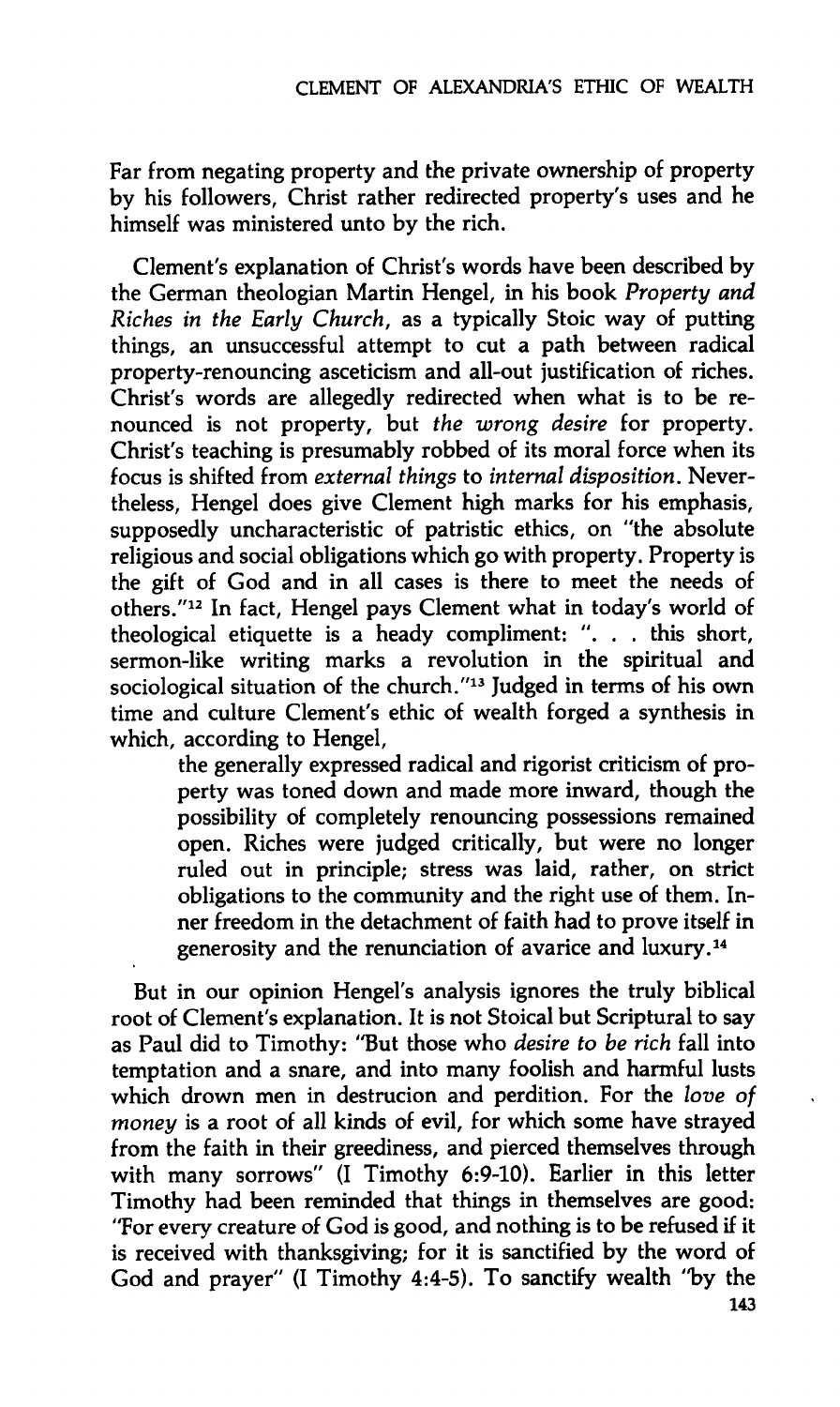**word of God and prayer" is to place it into service of the covenant; it is to** *use* **wealth according to covenant law in covenant response.** 

**But our characterization of Clement's ethic of wealth as an ethic of grace entails a second criticism of Hengel's analysis. If the residence of sin, and therefore the object of salvation, is not material possessions but the human heart, then Clement's explanation of Christ's word to the rich young man rightly heralds this good news of grace to rich Christians. For** 

> **. . .the Saviour by no means has excluded the rich on account of wealth itself .. . if they are able and willing to submit their life to God's commandments, and prefer them to transitory objects ... . For if, in consequence of his involuntary birth in wealth, a man is banished from life, rather is he wronged by God, who created him, in having vouchsafed to him temporary enjoyment, and in being deprived of eternal life. And why should wealth have ever sprung from the earth at all, if it is the author and patron of death?<sup>15</sup>**

**Clement penetrates to the core of the truly biblical ethic of wealth when he argues that** 

> **. . .if one is able in the midst of wealth to turn from its power, and to entertain moderate sentiments, and to exercise self-command, and to seek God alone, and to breathe God and walk with God, such a poor man submits to the commandments, being free, unsubdued, free of disease, unwounded by wealth. But if not, "sooner shall a camel enter through a needle's eye, than such a rich man reach the kingdom of God."<sup>16</sup>**

**The trouble, you see, is that in terms of Clement's ethic of wealth, ancient and modern property-renouncers didn't and don't go far enough. Speaking of the ancient povertists Clement reminds us that** 

> **those who formerly despised external things relinquished and squandered their property, but the passions of the soul . . . they intensified. For they indulged in arrogance, pretension, and vainglory, and in contempt of the rest of mankind, as if they had done something superhuman ... . [OJne, after ridding himself of the burden of wealth, may none the less have still the lust and desire for money innate and living;... . 17**

**Jesus "cut out the passions thoroughly by the root, —not as the law does the bare effects, the fruits of evil plants, but applies His axe to the roots of wickedness."<sup>18</sup> 1**  *<b>1 <b>1 <b>1 <b>1 <b>1 <b>1 <b>1* 

**The recommendations of modern ethics for the redistribution of 144**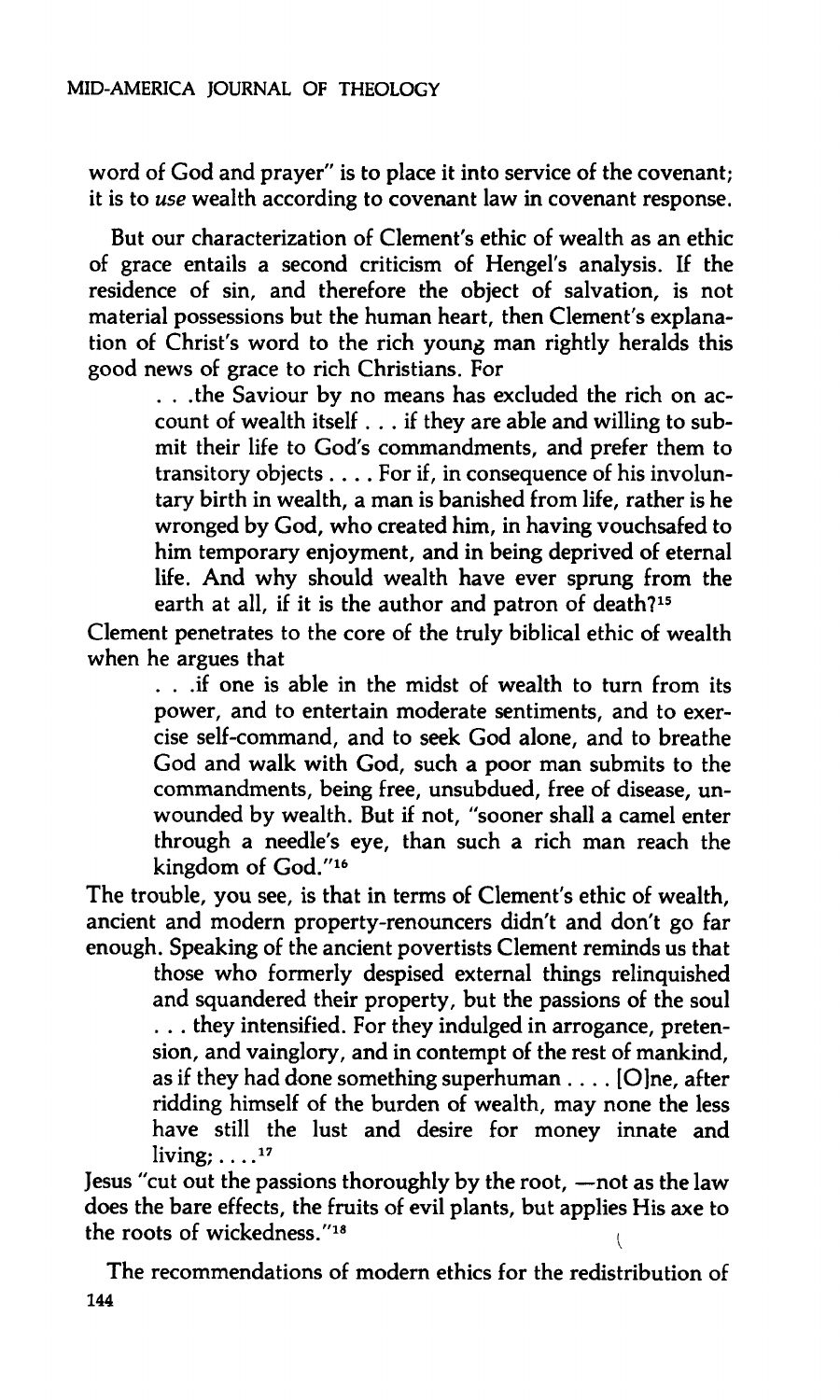**global wealth fail to address the real sin when they refuse to first locate it in the human heart. To frame this moral issue in terms of the gap between rich and poor, between wealth and poverty, rather than in terms of the gap between covetousness and the Divine Owner's commandments, is to guarantee that the moral use of wealth, lacking rootage in divine grace, becomes the dried fruit of manipulative guilt rather than the fragrant offering of hearty gratitude. More to the point, it is to remove the scandal of grace embodied in Christ's answer to the disciples' question "Who then can be saved?": "With men it is impossible, but not with God; for with God all things are possible." This human impossibility extends to rich and poor alike, but so does the divine possibility of grace!** 

**But if ethics ought to pay attention to dispostions and passions of the human heart** *and* **to outward acts and policies, what benefits accrue when moral recommendations ignore the former and treat only the latter?** 

**When moral recommendations about foreign aid, overpopulation, price controls, minimum wages, commodity tariffs, and so on, proceed without recognizing the law's internal function in limiting personal covetousness and enhancing personal responsibility, then what pevails is a Robin Hood morality: loving my poor neighbor means robbing my rich neighbor.<sup>19</sup> It permits those who presumably speak for the poor in society to avoid altogether the presence of covetous greed as a source of discontent and a motive-power among the poor. Locating the moral dilemma outside of the human heart justifies the creation and enforcement of social and economic policies whose effectiveness requires the politics of force rather than persuasion by the good.** 

**Constructing one's ethic of property in response to the fiscal gap between rich and poor externalizes the moral issue, thereby externalizing the law of God. This was the charge which Christ levelled against the Pharisees when he said.** 

> **Woe to you, scribes and Pharisees, hypocrites! For you cleanse the outside of the cup and dish, but inside they are full of extortion and self-indulgence. Blind Pharisee, first cleanse the inside of the cup and dish, that the outside of them may be clean also. Woe to you, scribes and Pharisees, hypocrites! For you are like whitewashed tombs which indeed appear beautiful outwardly, but inside are full of dead men's bones and all uncleanness. Even so you also outwardly appear righteous to men, but inside you are full of hypocrisy and lawlessness (Matthew 23:25-28).**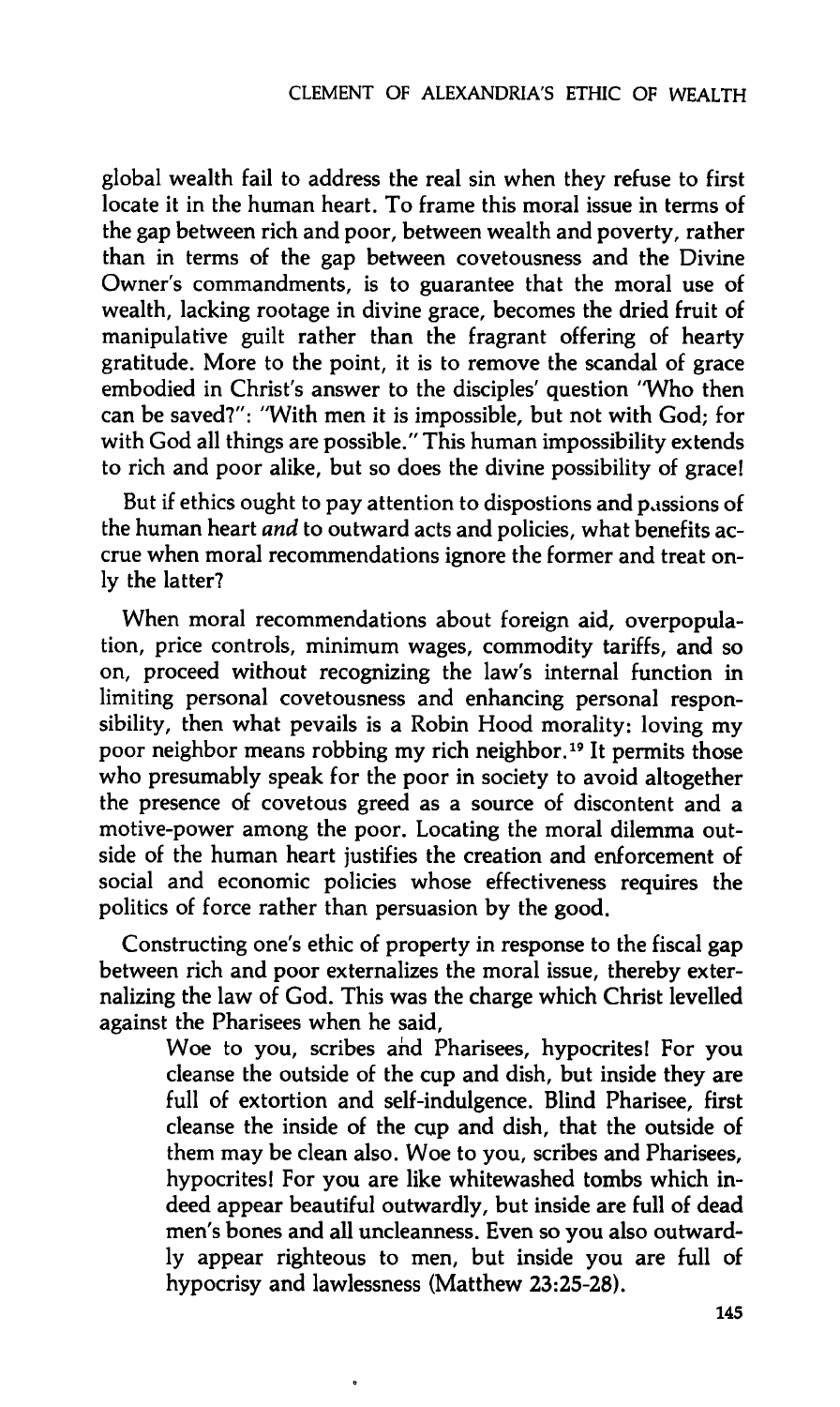**Instead of legislating in terms of God's law, the inevitable result of externalizing morality and God's requirements is that men permit themselves the privilege of legislating beyond God's law. Ethicists, which after all is what the Pharisees were, can now play God. And whereas the commandments of the Lord are not burdensome, those of men which exceed the Lord's most often are. Is not this what the Old Testament refers to when it speaks of taking away property by force, as for example in Micah 2:1-2:** 

> **Woe to those who devise iniquity, and work out evil on their beds! At morning light they practice it, because it is in the power of their hand. They covet fields and take them by violence, also houses, and seize them. So they oppress a man and his house, a man and his inheritance.**

**But Clement's biblical ethic of wealth avoids both of these dangers. Clement's ethic of grace receives God's law with thanksgiving as a divinely ordained limitation upon the heart-sin of covetousness and protection of personal economic responsibility, a responsibility which is simultaneously economic authority over what one possesses. It recognizes God's law as an expression of his grace—remember the preamble to the law!—and how that law therefore serves grace also in human economic relationships. Our Lord's instruction to the rich young man constitutes a Christological fulfillment of the tenth commandment, interpreted beautifully by Question and Answer 113 of the Heidelberg Catechism:** 

**What does the tenth commandment require of us?** 

**That even the smallest inclination, or thought, contrary to any of God's commandments, never rise in our hearts; but that at all times we hate sin with our whole hearts, and delight in all righteousness.** 

**In his answer to the young man's request for eternal life Jesus had recited every commandment of the second table except the tenth: "Thou shalt not covet. ... " In place of the tenth commandment, as it were, Jesus says, "One thing you lack: Go your way, sell whatever you have and give to the poor, and you will have treasure in heaven; and come, take up the cross, and follow me" (Mark 10:21). Don't covet—follow me. Don't be filled with greed—take**  up your cross. Don't serve your possessions-serve your neighbor \* **with them. This divine summons was the dispensation of grace, for the obedient use of wealth according to the tenth commandment.** 

**\*\*\*\*\* \*** 

**We stand together at the threshhold of a new academic year, 146**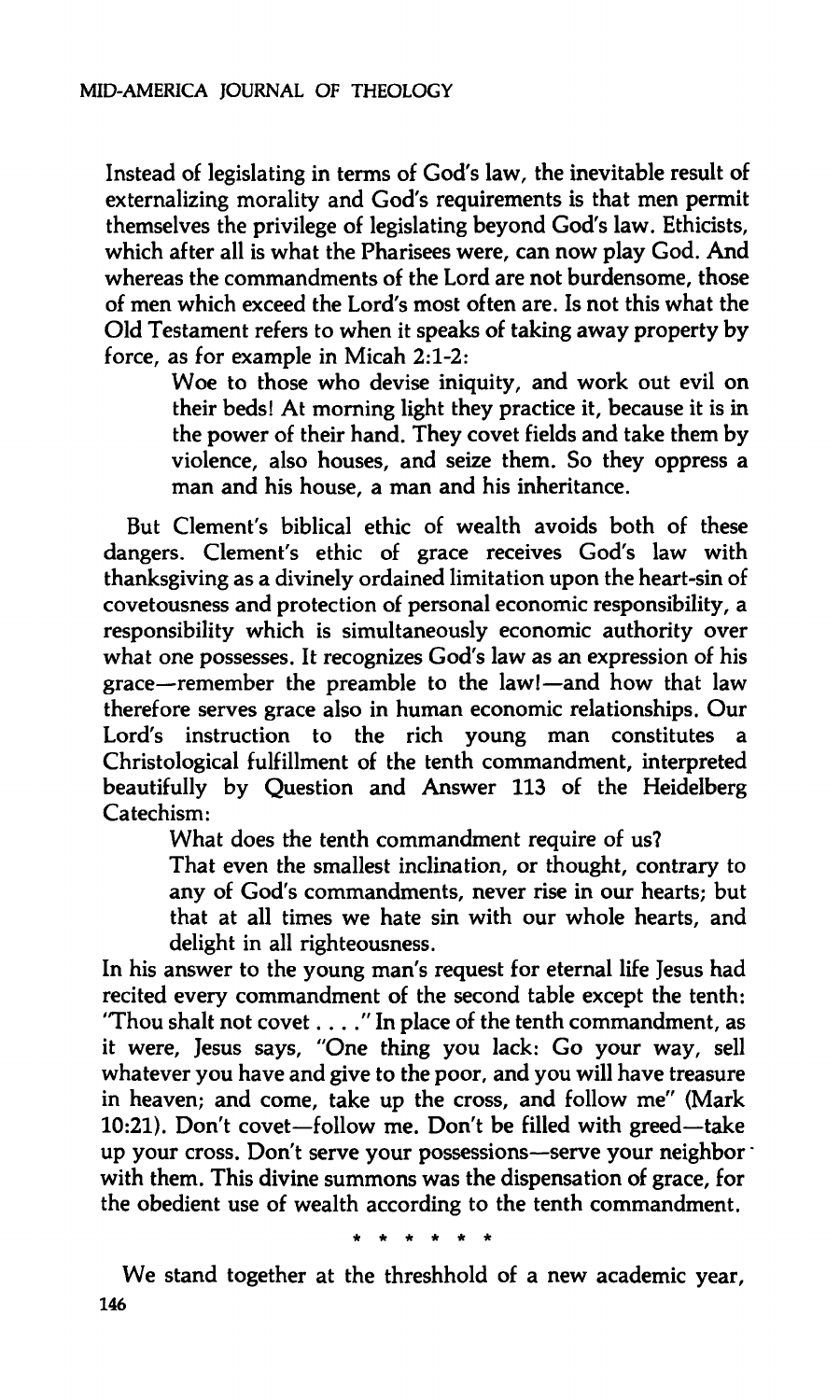**Mid-America Reformed Seminary's fifth academic year. And we're standing by God's grace. If you should ask me what we'll be studying this year, I would say:** *that* **grace. The grace of which we sing with the words:** 

**Through many dangers, toils, and snares** 

**[We] have already come;** 

**'Tis grace hath brought [us] safe thus far** 

**And grace will lead [us] home.** 

**But this grace is not only the grace by which we're led, by which we're being saved; it is also the grace out of which we live, by which we buy and sell, by which we live married and unmarried, by which we work and play, by which we do our duty.** 

**That is to say. Christian ethics—whether we speak now of the Christian ethic of wealth, the Christian medical ethic of life and dying, or the Christian ethic of marriage—must begin with the thankful recognition what** *what is there* **in terms of property lawfully obtained, life physically given, or marriage solemnly entered, by divine gracious design. Christian ethics then is the study of living by grace, as God's children, according to the Law of God. Because the context of Christian duty is divine grace. Christian ethics is to be, in whatever moral problem it speaks about, the ethic of grace. Saint Paul describes such an ethic this way:** 

**For by grace you have been saved through faith, and that not of yourselves; it is the gift of God, not of works, lest anyone should boast.** *For* **we are his workmanship, created in Christ Jesus** *for good works, which God prepared beforehand that we should walk in them* **(Eph 2:8-10).** 

**It happens so often that we study God's grace apart from the obedience which it enables, so that when we come to look at our duty, we construct it without reference to enabling grace. This accounts for the simultaneous presence of nomism and antinomianism; the one constructs obedience without grace and the other enjoys grace without obedience. For Christian ethics particularly, and for theological education generally, but for Christian living universally, it is imperative that we not put asunder what God has joined together: heart** *and* **hand, doctrine** *and* **life, grace** *and* **obedience, promise** *and* **demand. Just as surely as the one precedes and issues in the other, so surely the other arises out of the first. What Clement of Alexandria teaches us, then, in terms of an ethic of wealth can serve as a paradigm not only for Christian ethics and theological education, but for Christian living as well: only when grace and obedience begin in the heart will our service to and love for our neighbor fulfill God's commandments and satisy his will.**